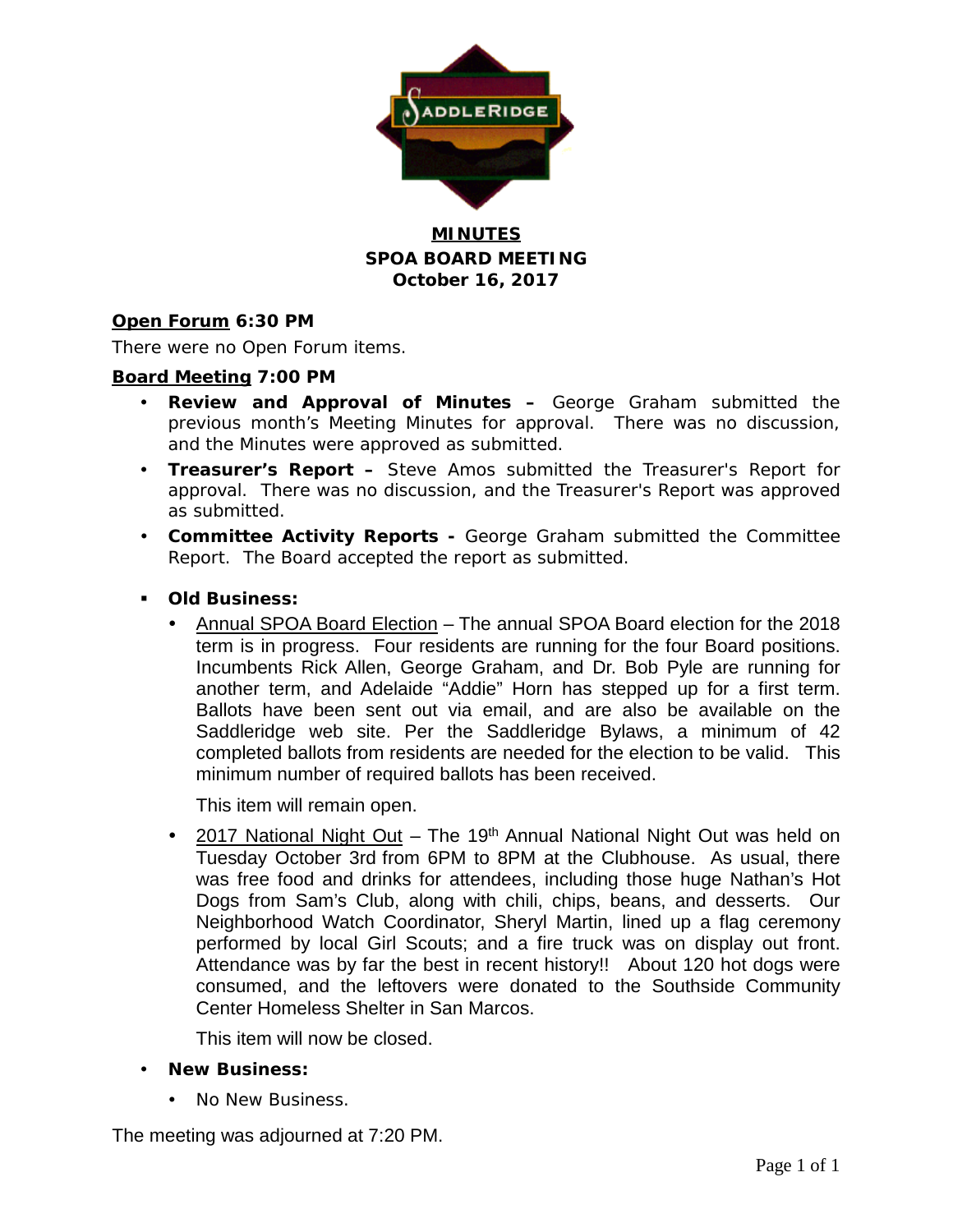10/02/17 **Cash Basis** 

# **SPOA Balance Sheet** As of September 30, 2017

|                                                                 | Sep 30, 17                | Sep 30, 16               | \$ Change            |
|-----------------------------------------------------------------|---------------------------|--------------------------|----------------------|
| <b>ASSETS</b><br><b>Current Assets</b>                          |                           |                          |                      |
| <b>Checking/Savings</b><br>Ozona CD #305501<br>Ozona CD #305552 | 25.381.34<br>25.360.56    | 25,330.63<br>25,309.88   | 50.71<br>50.68       |
| <b>Ozona Checking</b><br><b>Ozona Money Market</b>              | 7,396.15<br>41,581.28     | 9,168.69<br>41,539.71    | $-1,772.54$<br>41.57 |
| <b>Total Checking/Savings</b>                                   | 99,719.33                 | 101.348.91               | $-1,629.58$          |
| <b>Accounts Receivable</b><br><b>Accounts Receivable</b>        | $-196.00$                 | $-200.00$                | 4.00                 |
| <b>Total Accounts Receivable</b>                                | $-196.00$                 | $-200.00$                | 4.00                 |
| <b>Total Current Assets</b>                                     | 99,523.33                 | 101.148.91               | $-1.625.58$          |
| <b>Other Assets</b><br><b>Saddleridge Property</b>              | 80,500.00                 | 80,500.00                | 0.00                 |
| <b>Total Other Assets</b>                                       | 80.500.00                 | 80,500.00                | 0.00                 |
| <b>TOTAL ASSETS</b>                                             | 180,023.33                | 181,648.91               | $-1,625.58$          |
| <b>LIABILITIES &amp; EQUITY</b><br>Equity                       |                           |                          |                      |
| <b>Opening Balance Equity</b>                                   | 110.823.40                | 110.823.40               | 0.00<br>863.30       |
| <b>Retained Earnings</b><br><b>Net Income</b>                   | 80.326.54<br>$-11,126.61$ | 79,463.24<br>$-8.637.73$ | $-2.488.88$          |
| <b>Total Equity</b>                                             | 180,023.33                | 181,648.91               | $-1,625.58$          |
| <b>TOTAL LIABILITIES &amp; EQUITY</b>                           | 180,023.33                | 181,648.91               | $-1,625.58$          |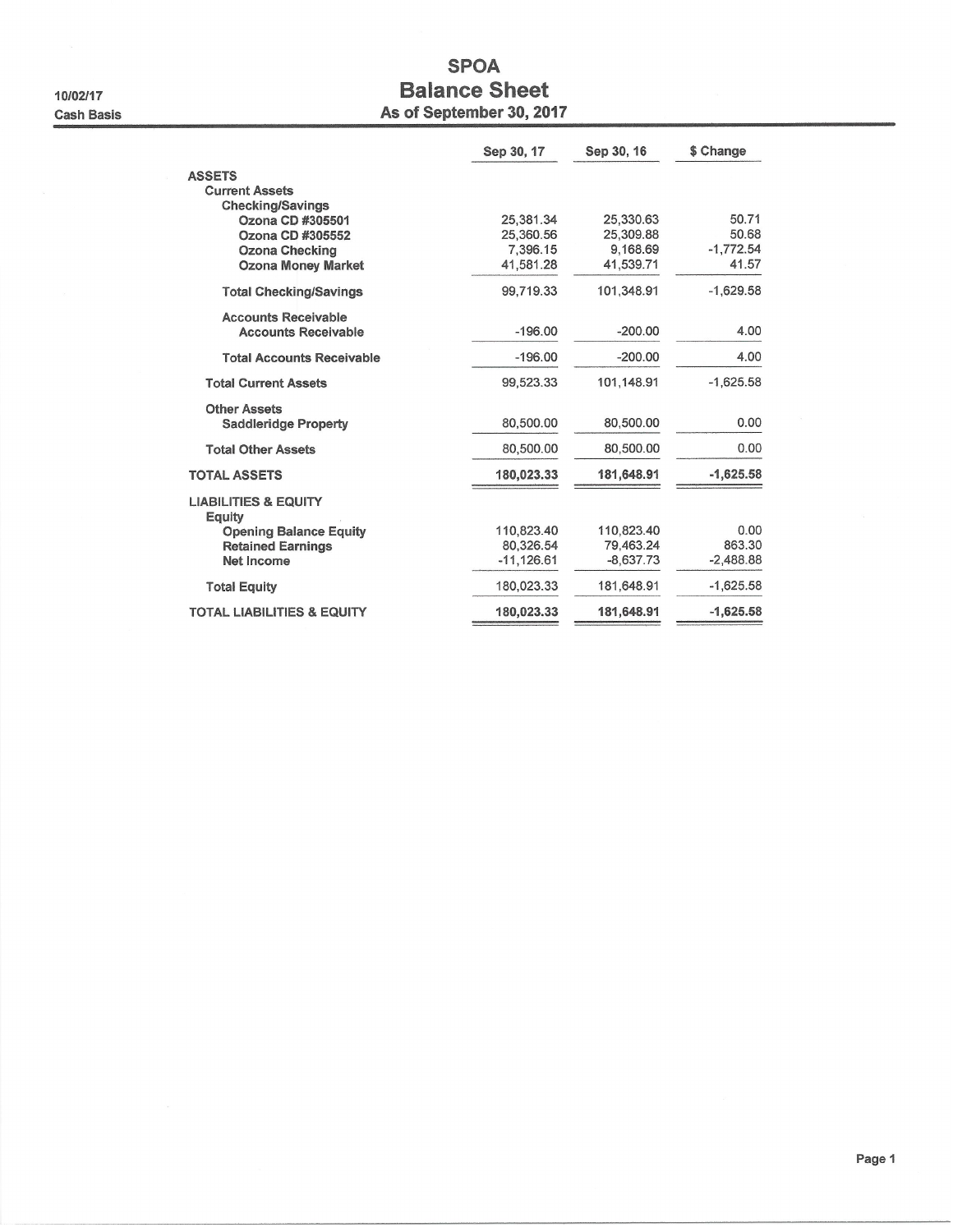8:52 PM 10/02/17 **Cash Basis** 

# **Saddleridge Property Owners Association** Profit & Loss Budget vs. Actual<br>January through September 2017

|                                                            | Jan - Sep 17    | <b>Budget</b>    |
|------------------------------------------------------------|-----------------|------------------|
| <b>Ordinary Income/Expense</b>                             |                 |                  |
| Income<br><b>Clubhouse Usage Fee</b>                       | 425.00          | 300.00           |
| <b>HOA Dues Collected</b>                                  | 7,000.00        | 335.44           |
| <b>Interest Assessed Fees</b>                              | 11.52<br>113.85 | 68.03<br>112.68  |
| Interest Income<br><b>Resale Cert. Fee</b>                 | 750.00          | 350.00           |
| <b>Transfer Fees</b>                                       | 800.00          | 500.00           |
| <b>Total Income</b>                                        | 9,100.37        | 1,666.15         |
| <b>Expense</b>                                             |                 |                  |
| <b>Accounting</b>                                          |                 |                  |
| <b>Accounting-Bookkeeper</b>                               | 1,225.00        | 1,575.00         |
| <b>Total Accounting</b>                                    | 1,225.00        | 1,575.00         |
| <b>Annual Septic Contract</b><br><b>Bank Charges</b>       | 245.00          | 245.00           |
| <b>Safe Deposit Box</b>                                    | 40.00           | 40.00            |
| <b>Service Charges</b>                                     | 5.00            |                  |
| <b>Total Bank Charges</b>                                  | 45.00           | 40.00            |
| <b>Clubhouse Expenses</b>                                  |                 |                  |
| Cleaning<br><b>Cleaning Supplies</b>                       | 300.00<br>26.36 | 450.00           |
| <b>Furnishings</b>                                         | 196.06          |                  |
| Insurance                                                  | 373.10          | 0.00             |
| <b>Maintenance Labor</b>                                   | 7,680.88        |                  |
| <b>Misc</b>                                                | 0.00            | 86.58            |
| <b>Pest Control</b>                                        | 308.52          | 308.52           |
| <b>Plumbing Repairs</b>                                    | 45.21           |                  |
| <b>Repairs</b><br>Trash                                    | 0.00<br>308.64  | 500.00<br>243.81 |
| <b>Total Clubhouse Expenses</b>                            | 9,238.77        | 1,588.91         |
|                                                            |                 |                  |
| <b>Dues Refund</b><br><b>Food for Saddleridge Meetings</b> | 0.00            | 142.00           |
| <b>Food for Annual BBQ</b>                                 | 800.84          | 425.76           |
| Food for Saddleridge Meetings - Other                      | 0.00            | 0.00             |
| <b>Total Food for Saddleridge Meetings</b>                 | 800.84          | 425.76           |
| Insurance-HOA Liability                                    | 727.00          | 727.00           |
| Insurance, D&O                                             | 3,057.00        | 2,445.00         |
| Lawn Maintenance                                           | 1,507.14        | 1,892.29         |
| <b>Legal-Attorney Fees</b>                                 | 0.00            | 0.00             |
| <b>Mailings</b>                                            | 0.00            | 555.67           |
| <b>Miscellaneous</b>                                       | 15.00           |                  |
| <b>Office Supplies</b><br><b>Website Domain</b>            | 0.00            | 48.95            |
| <b>Website Hosting Fee</b>                                 | 0.00            | 179.40           |
| <b>Total Miscellaneous</b>                                 | 15.00           | 228.35           |
| <b>PEC Electricity</b>                                     | 1,213.61        | 1,392.94         |
| <b>Reconciliation Discrepancies</b>                        | 0.00            | 0.50             |
| <b>Taxes</b>                                               | 2,033.22        | 1,928.74         |
| <b>Webmaster Fees</b>                                      | 119.40          |                  |
| <b>Total Expense</b>                                       | 20,226.98       | 13,187.16        |
| <b>Net Ordinary Income</b>                                 | $-11,126.61$    | $-11,521.01$     |
| <b>Net Income</b>                                          | $-11,126.61$    | $-11,521.01$     |